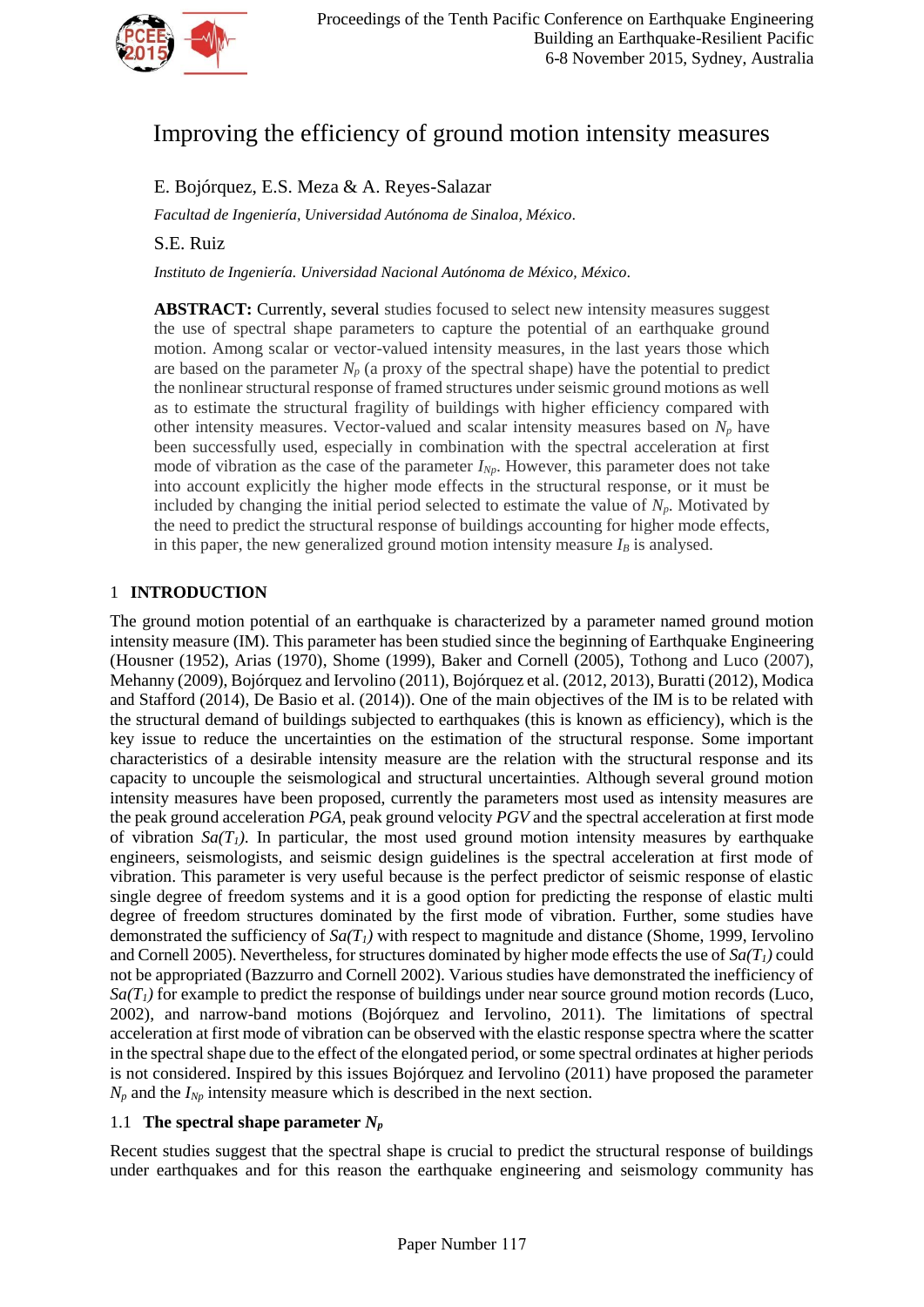highlighted the limitations of spectral acceleration at first mode of vibration. For example: *Sa(T1)* does not provide information about the spectral shape in other regions of the spectrum, which may be important for the nonlinear behaviour (beyond  $T_1$ ) or for structures dominated by higher modes (before T1). In the case of nonlinear shaking, the structure may be sensitive to different spectral values associated to a range of periods, from the fundamental period until a limit value of practical interest, say  $T_N$ . To further illustrate some limitations of  $Sa(T_1)$ , let's consider a structure with a fundamental period  $T_1$  equal to 1s subjected to a set of different seismic records scaled to the same  $Sa(T<sub>I</sub>)$  level. Figure 1 shows the response spectra for typical records from Mexico City with significant local site effects. For this example, the final period is supposed to be  $T_N$  equal to 2s. It can be observed that, although the records have the same  $Sa(T_1)$ , the spectral ordinates are affected by significant scatter at  $T_N$ , which is likely to be reflected in the structural response. This calls for intensity measures providing information about the spectral shape in a whole region of the spectrum as  $\langle Sa, R_{II,T2} \rangle$  and  $Sa_{avg}(T_1,..., T_N)$ , where  $R_{TI,T2}$  is the ratio of spectral acceleration at mode  $T_2$  of vibration divided by  $Sa(T_1)$ , and  $Sa_{avg}(T_1,..., T_N)$  is the geometrical mean of spectral acceleration values in the range  $T_1$  until  $T_N$ .



Figure 1. Response spectra for records scaled to similar *Sa(T1)*. After Bojórquez and Iervolino (2011).

Although parameters as  $Sa_{avg}(T_1,..., T_N)$  or the area under the spectrum, account for the spectral shape, a specific value of  $Sa_{avg}(T_1,...,T_N)$  or area under the spectrum may be associated to different patterns of the spectrum between  $T_1$  and  $T_N$ , that is, with different spectral shapes. A useful improvement may be the use of  $Sa_{avg}(T_1,...,T_N)$  but normalizing it by  $Sa(T_1)$ . To this aim the parameter named  $N_p$  (Eq. 1) was proposed by Bojórquez and Iervolino (2011). The additional subscript *o* in *N<sup>p</sup>* (see Eq. 1) is used to represent the original equation.

$$
N_{po} = \frac{Sa_{avg}(T_1, ..., T_N)}{Sa(T_1)}
$$
(1)

The information given by this equation is that if we have one or *n* records with a mean  $N_p$  value close to one, we can expect that the average spectrum to be about flat in the period range between  $T_1$  and  $T_N$ . For a mean *N<sup>p</sup>* lower than one it is expected an average spectrum with negative slope. In the case of *N<sup>p</sup>* values larger than one, the spectra tend to increase beyond  $T_1$ . Finally, the normalization between  $Sa(T_1)$ let  $N_p$  be independent of the scaling level of the records based on  $Sa(T_1)$ , but most importantly it helps to improve the knowledge of the path of the spectrum from period  $T_1$  until  $T_N$ , which is related to nonlinear structural response. Further information can be found in Bojórquez and Iervolino (2011).

#### 1.2 *INp* **intensity measure**

To incorporate the effects of nonlinear behavior in the prediction of structural response, Bojórquez and Iervolino (2011) have proposed a new scalar ground motion *IM* based on  $Sa(T_1)$  and  $N_p$  which is described in the following equation: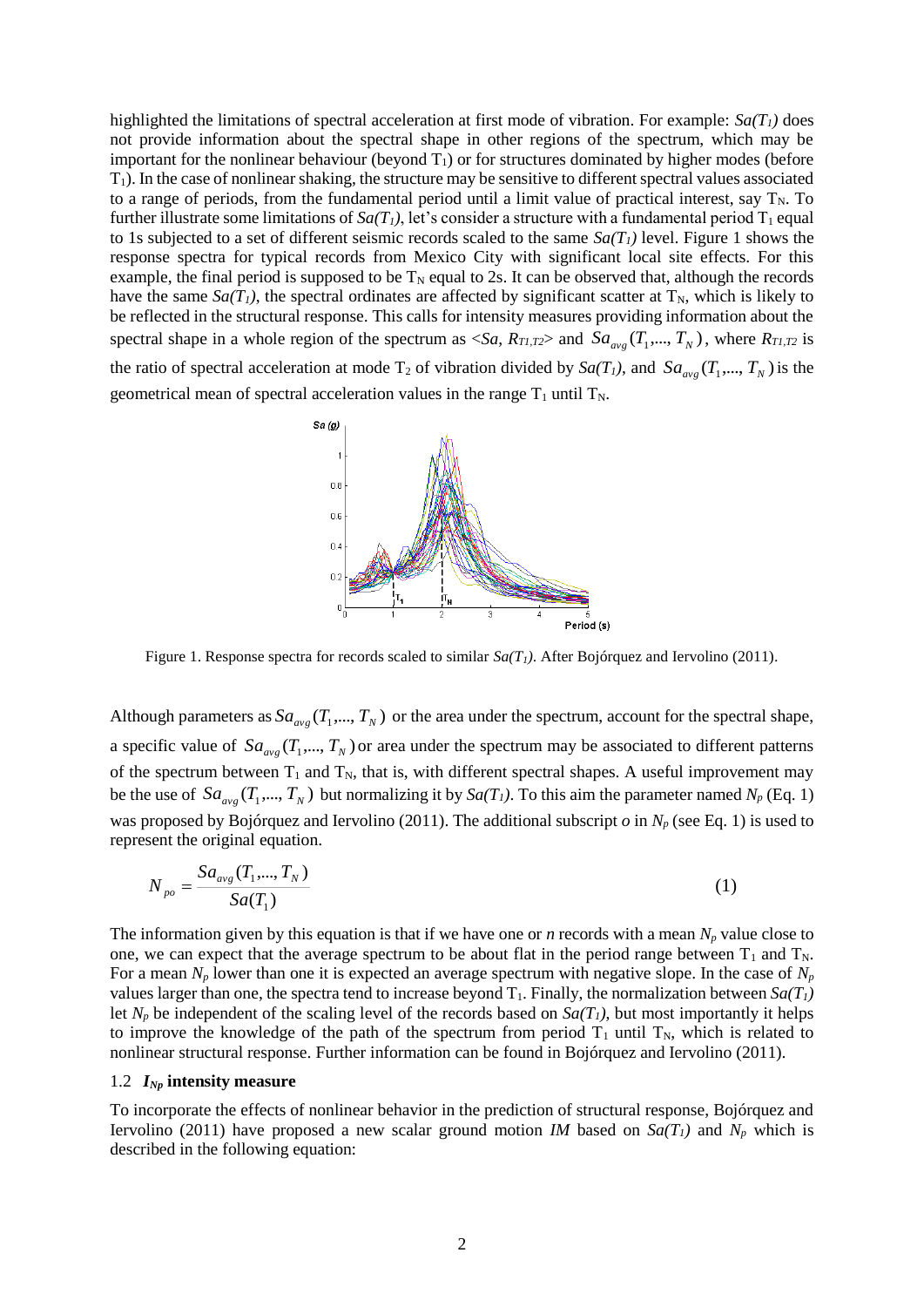$$
I_{Np} = Sa(T_1) N_p^{\alpha} \tag{2}
$$

In Equation 2 the  $\alpha$  value has to be determined. From Eq. 2, it is possible to note that 1) the spectral acceleration at first mode of vibration is a particular case of  $I_{Np}$ , and this occurs when  $\alpha$  is equal to zero; 2)  $Sa_{\alpha\beta}(T_1...T_N)$  also corresponds to the particular case when  $\alpha = 1$ . Analyses developed by Bojórquez and Iervolino (2011) and Buratti (2012) suggest that the optimal values of  $\alpha$  are close to 0.4, also Buratti (2012) demonstrated that this intensity measure is more efficient to predict nonlinear structural response compared with several intensity measures of the literature. Note that the previous equation provides different weights to the contributions of the spectral accelerations beyond the first-mode compared with the spectral value at  $T_1$ . Furthermore, probabilistic seismic hazard analysis can be developed using this ground motion intensity measure as Bojórquez and Iervolino (2011) have demonstrated.

#### 1.3 **The definition of the new intensity measure** *I<sup>B</sup>*

Although *INp* has results very efficient to predict nonlinear structural response compared with other parameters (Bojórquez and Iervolino 2011, Buratti 2012), one of the main limitations of this intensity measure is the lack of consideration of higher mode effects, because it does not take into account spectral ordinates associated with periods lower than the fundamental periods of vibration of the structure (note that the higher mode effects can be taken into account by using a different range of spectral ordinates for the parameter *Np*, as Bojórquez et al., 2013 suggest). With the aim to improve the capacity of *INp*, in this study, the new ground motion intensity measure  $I_B$  is proposed. This parameter is inspired in the spectral shape and it was named as  $I_B$  because it considers the prediction of structural response accounting for both nonlinear and higher mode effects. The new intensity measure is defined as following:

$$
I_B = S(T_1)^{\alpha_1} \cdot N_p^{\alpha_2} \cdot \prod_{i=2}^{i=\text{\#modes}} \left[ R_{(T1, Tmi)}^{\alpha_{3(mi)}} \right]
$$
 (3)

In equation 3,  $I_B$  represents the new intensity measure proposed by the first author;  $S(T_I)$  represents a spectral parameter taken from any type of spectrum as in the case of acceleration, velocity, displacement, input energy, inelastic parameter and so on. *N<sup>p</sup>* is similar to Equation 1 but for different types of spectra, which can be rewritten as convenience as it is indicated in Equation 4;  $R_{(T1,Tmi)}$  is defined as the ratio of a spectral parameter in the period of *mode i* of vibration of the structure  $(S(T_{mi}))$  and a spectral parameter at the fundamental period of vibration  $S(T_I)$ , where  $T_I$  is larger than  $T_{mi}$  (see Eq. 5). Note that the subscript *m* is used to denote mode of vibration.

$$
N_{p} = \frac{S_{avg}(T_{1},...,T_{N})}{S(T_{1})}
$$
\n(4)

$$
R_{(T1,Tmi)} = \frac{S(T_{mi})}{S(T_1)}
$$
\n(5)

Equation 3 indicates that  $I_B$  incorporate information of both nonlinear and higher mode effects in the prediction of seismic response of structures. It is important to observe that *INp* is a particular case of *I<sup>B</sup>* when the spectral acceleration shape is selected and  $\alpha_{3(mi)}$  is equal to zero for all the modes. Further, parameters as spectral acceleration *Sa(T1)*, spectral velocity, spectral displacement, peak ground acceleration and velocity, geometrical mean of spectral values in a range of periods, spectral input energy at first mode of vibration and others are particular cases of  $I_B$ . In addition, the parameters  $\alpha_1$ ,  $\alpha_2$ and  $\alpha_3$  must be calibrated, where  $\alpha_{3(mi)}$  can change for each mode, but with the aim to express the equation in a simpler manner,  $\alpha_3$  can be assumed similar for all the modes under consideration, and  $\alpha_1$ will be equal to 1. It is very important to keep the units of the intensity measure similar to the units of  $S(T_I)$  because  $N_p$  and  $R$  are dimensionless, then the parameter  $I_B$  can be rewritten as:

$$
I_B = S(T_1) \cdot N_p^{\alpha_2} \cdot \prod_{i=2}^{i=\text{imodes}} \left[ R_{(T_1, T_{mi})}^{\alpha_3} \right] \tag{6}
$$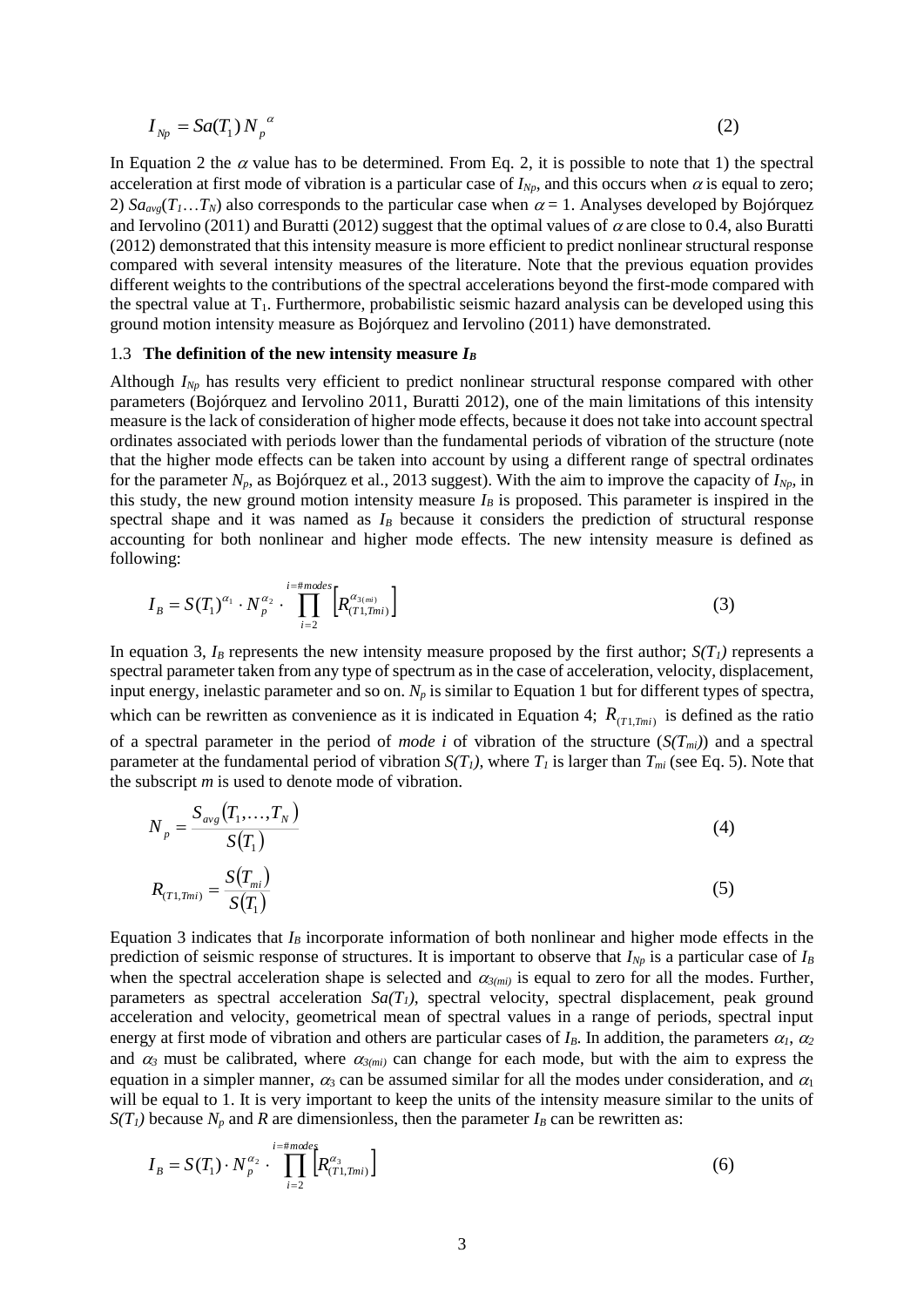Currently, a modified version of Equation 3 which is based only on  $N_p$  is currently been developed by the first author (Bojórquez, 2015).

## 1.4 **Particular cases of** *I<sup>B</sup>*

 $I_B$  is a generalized intensity measure because several intensity measures are particular cases of this new parameter. Moreover,  $I_B$  consists of three parts, the first one is the spectral value, the second is the  $N_p$ and the last part is the  $R$  parameter. Note that several combination of  $I_B$  can be obtained if we use different spectral shape to define the three parts of *IB*. For example, if we select three types of spectral shapes to define  $I_B$  let's says the pseudo-acceleration *Sa*, velocity *V* and displacement *D* spectra, and if we consider two modes of vibration (the initial period of parameter  $N_p$  was defined equal to the fundamental period of vibration and it also can be different); for the parameters *Sa*, *V* and *D* and by considering the second mode of vibration there are 27 possibilities or particular cases of *IB*. Finally, a useful nomenclature for a particular case of *I<sup>B</sup>* obtained with two modes and the same spectral parameter, the *I<sup>B</sup>* can be written as *IBSa* (note that this is valid for the spectral acceleration), as it will be described below. It is important to say that the number of combination that can be obtained for *I<sup>B</sup>* depends on the number of types of spectra that are used. One of the main objectives is try to find for several particular cases of  $I_B$  the values of  $\alpha_2$  and  $\alpha_3$  for which this intensity measure has the highest efficiency; thus the ability to predict with good accuracy the behaviour of structures under earthquakes due to nonlinear and higher modes effects. To assess the efficiency of  $I_B$ , Bojórquez et al. 2014 estimated the maximum interstory drift of steel buildings subjected to ground motion records scaled at different values of spectral acceleration at first mode of vibration in a range from 0.5g until 1.2g. They computed the efficiency by means of the standard deviation of the natural logarithm of the maximum interstory drift  $\sigma_{\ln(r)}$  (note

that  $\gamma$  was used to represent the maximum interstory drift) in the range of intensity levels given previously. First, linear regression analysis was used to calculate the interstory drift in terms of intensity (expected interstory drift) and then the standard deviation of the natural logarithm was computed as the difference with the expected and the actual drift. The most efficient intensity measure is that able to minimize the standard deviation of the structural demand, hence the reduction of the uncertainty in the seismic response. Bojórquez et al. conclude that a good alternative particular case of  $I_B$  is that illustrated in Equation 7, in which  $I_B$  indicates that the intensity measure is based exclusively on the pseudoacceleration spectral shape and by considering two modes, this spectral shape parameter is commonly used for seismic hazard and risk analyses.

$$
I_{BSa} = Sa(T_1) \cdot N_p^{0.4} \cdot R_{T_1, T_2}^{0.2} \tag{7}
$$

In this study, the efficiency of  $I_{BSa}$  is compared with respect to  $I_{Np}$  and  $Sa(T_I)$ . Note that  $I_B$  is computed for the values of  $\alpha_2$  and  $\alpha_3$  given in Equation 7, and when  $\alpha_3$  is equal to zero  $I_{N_p}$  is a particular case of *I*<sub>B</sub>. The same occurs when  $\alpha_2$  and  $\alpha_3$  are equal to zero that represents  $Sa(T_1)$  which also is a particular case of  $I_B$  (this is valid when the case  $I_{BSa}$  is selected), in such a way that in this study it is only necessary to estimate the efficiency of *IBSa*. It is important to say that the efficiency study was computed for steel structures subjected to the different types of ground motions recorded at different soil characteristics.

## 2 **EFFICIENCY STUDY: METHODOLOGY**

### 2.1 **Steel frame models**

The efficiency of the new intensity measure  $I_B$  is estimated through the nonlinear time history analysis of five moment-resisting steel frames having 4, 6, 8, 10 and 14 stories. The frames are denoted as F4, F6, F8, F10 and F14, and they were designed according to the Mexico City Seismic Design Provisions (MCSDP) having three eight-meter bays and story heights of 3.5 meters. Each frame was provided with ductile detailing and its lateral strength was established according to the MCSDP. A36 steel was used for the beams and columns of the frames. Relevant characteristics for each frame, such as the fundamental period of vibration (T<sub>1</sub>), the period of the second mode of vibration ( $T_{m2}$ ) and the seismic coefficient at yielding (*Cy*) are shown in Table 1 (the latter two values were established from static nonlinear analyses). An elasto-plastic model with 3% strain-hardening was used to represent the cyclic behavior. The frames were analysed considering 3% of critical damping.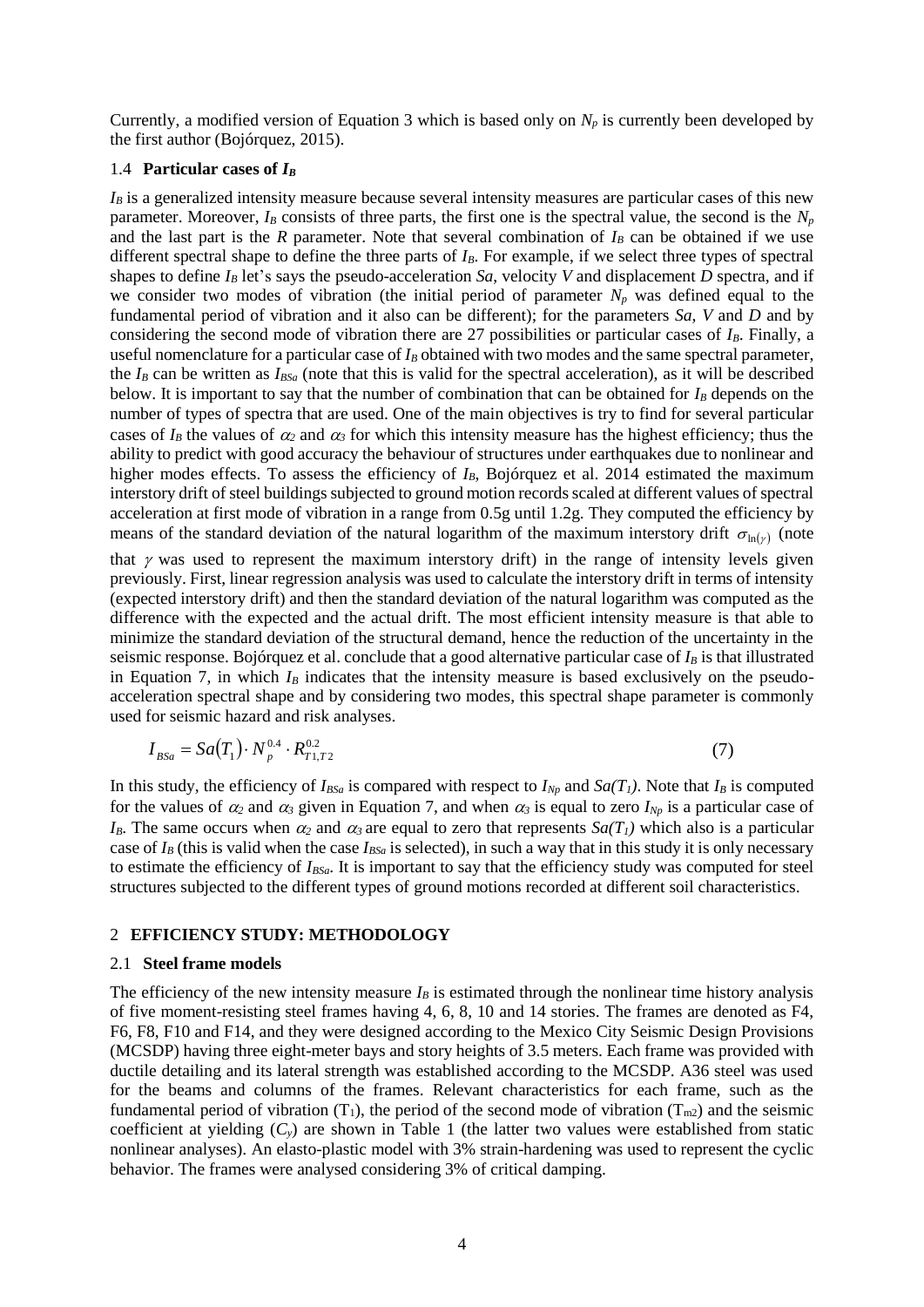| Frame | Number of | Period of vibration (s) | $C_{y}$  |      |
|-------|-----------|-------------------------|----------|------|
|       | stories   | $T_I$                   | $T_{m2}$ |      |
| F4    |           | 0.90                    | 0.27     | 0.45 |
| F6    | 6         | 1.07                    | 0.34     | 0.42 |
| F8    | 8         | 1.20                    | 0.39     | 0.38 |
| F10   | 10        | 1.35                    | 0.45     | 0.36 |
| F14   | 14        | 1.91                    | 0.65     | 0.25 |

**Table 1. Characteristics of the steel frame models.**

## 2.2 **Selection and scaling of the ground motion records for** *I<sup>B</sup>*

In this study, five sets of earthquake ground records are considered. The first set corresponds to 20 softsoil ground motions recorded in the Lake Zone of Mexico City and exhibiting a dominant period  $(T<sub>s</sub>)$  of two seconds, which are represented as Narrow-band motions. Particularly, all motions were recorded in Mexico City during seismic events with magnitudes near of 7 or larger. Table 2 summarizes the main characteristics of the seismic records under consideration.

| Record         | Date       | Mag | <b>PGA</b><br>$\rm \left( cm/s^2 \right)$ | <b>PGV</b><br>$\text{(cm/s)}$ | <b>Record</b> | Date       | Mag | <b>PGA</b><br>$\text{(cm/s}^2)$ | <b>PGV</b><br>$\text{(cm/s)}$ |
|----------------|------------|-----|-------------------------------------------|-------------------------------|---------------|------------|-----|---------------------------------|-------------------------------|
| 1              | 19/09/1985 | 8.1 | 178.0                                     | 59.5                          | 11            | 14/09/1995 | 7.3 | 30.1                            | 9.62                          |
| 2              | 21/09/1985 | 7.6 | 48.7                                      | 14.6                          | 12            | 14/09/1995 | 7.3 | 33.5                            | 9.37                          |
| 3              | 25/04/1989 | 6.9 | 45.0                                      | 15.6                          | 13            | 14/09/1995 | 7.3 | 34.3                            | 12.5                          |
| $\overline{4}$ | 25/04/1989 | 6.9 | 68.0                                      | 21.5                          | 14            | 14/09/1995 | 7.3 | 27.5                            | 7.8                           |
| 5              | 25/04/1989 | 6.9 | 44.9                                      | 12.8                          | 15            | 14/09/1995 | 7.3 | 27.2                            | 7.4                           |
| 6              | 25/04/1989 | 6.9 | 45.1                                      | 15.3                          | 16            | 09/10/1995 | 7.5 | 14.4                            | 4.6                           |
| 7              | 25/04/1989 | 6.9 | 52.9                                      | 17.3                          | 17            | 09/10/1995 | 7.5 | 15.8                            | 5.1                           |
| 8              | 25/04/1989 | 6.9 | 49.5                                      | 17.3                          | 18            | 09/10/1995 | 7.5 | 15.7                            | 4.8                           |
| 9              | 14/09/1995 | 7.3 | 39.3                                      | 12.2                          | 19            | 09/10/1995 | 7.5 | 24.9                            | 8.6                           |
| 10             | 14/09/1995 | 7.3 | 39.1                                      | 10.6                          | 20            | 09/10/1995 | 7.5 | 17.6                            | 6.3                           |

**Table 2. Narrow-band earthquake ground motions.**

The other four sets of seismic records were obtained from the NGA database, corresponding to worldwide earthquakes. The records used in this section were selected from earthquakes with moment magnitudes  $(M_w)$  ranging from 6.0 to 7.5, and they have been taken from sites at different epicentral distances. These records have been recommend by FEMA 440 and the sets with 20 records corresponds to soil type B, C, D and E according with the NEHRP classification, which is based on the shear waves velocity. Additional information of the sets can be found in FEMA 440. Finally, the different sets of records have been considered to represent all the types of soils, in such a way that the earthquake motions are representative of different spectral shapes. This let to show the potential of  $I_B$  to predict the seismic behaviour of framed buildings subjected to ground motion records with very different characteristics. The efficiency of the selected ground motion intensity measures is computed by scaling the records for different values of spectral acceleration at first mode of vibration, *INp* or *I<sup>B</sup>* through incremental dynamic analysis (Vamvatsikos and Cornell 2002). For the seismic analyses the well-known computer program RUAUMOKO (Carr 2011) was used. From the dynamic analyses, first the maximum interstory drift for each structure and record set is obtained, then the standard deviation of the natural logarithm of the maximum interstory drift is computed, which is a clear indicator of the efficiency since smaller values of the standard deviation indicates large efficiency. The maximum interstory drift was selected since it is the main parameter used in earthquake engineering for structural performance assessment, and it is the key engineering demand parameter used by the seismic design codes. Notice that this is the first time that ground motion records have been scaled using  $I_B$  as intensity measure.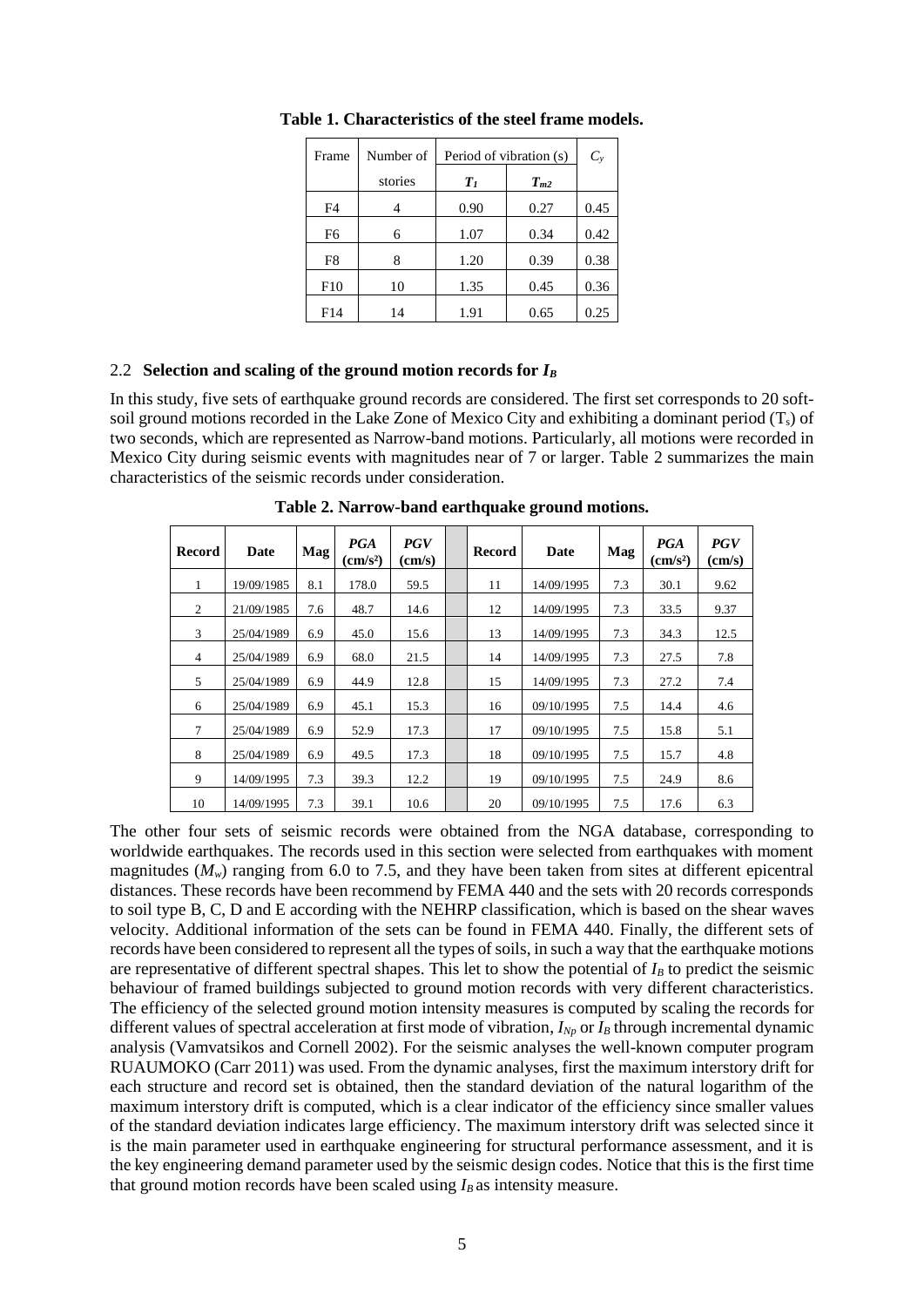## 3 **EFFICIENCY STUDY: RESULTS**

The results of the incremental dynamic analysis in terms of maximum interstory drifts for the Frame F6 are shown in Figure 2 considering the set of 20 narrow-band records. The figure suggests that  $I_{Np}$  and  $I_B$ are better related with the structural response in comparison with spectral acceleration, in fact, less scattering is observed for *I<sub>Np</sub>* because no influence of higher modes is observed in the structural response. This is explained through the comparison of the fundamental period of the structure equals with 1.20s which is smaller than the periods of the soil close to 2 seconds. However, for the same structural steel frame but subjected to the records of the set B (see Fig. 3), it is observed that *I<sup>B</sup>* is better related with the structural response, since for this type of soil higher mode effects are more likelihood to occurs because in this case the structural period is larger than the soil period. Figures 2 and 3 suggests that  $I_{Np}$  and  $I_B$ improve the efficiency in comparison with the well-known spectral acceleration at first mode of vibration. Particularly, for structures influenced by higher modes *I<sup>B</sup>* results a good candidate as intensity measure. Similar results are valid for other steel frame models and set of records which are not include for the sake of brevity. Nevertheless, to further illustrate the potential of *IB*, Figure 4 compares for the three selected intensity measures, the standard deviation of maximum interstory drift at different performance levels in terms of median peak drifts for Frame F14 which is the tallest structure considered in the present study. Note that this figure was obtained from the incremental dynamic analysis. For the set of narrow-band ground motion the results are similar to those observed in the incremental dynamic analysis, the parameters  $I_{Np}$  and  $I_B$  have a similar efficiency to predict the maximum interstory drift (smaller standard deviation was observed). However, for the ground motion records of the set B, C, D and E,  $I_B$  have better efficiency compared with the most used intensity measure  $Sa(T_I)$  and with respect to  $I_{Np}$ . This suggests the advantages of the new intensity measure  $I_{B}$  as a parameter to describe the ground motion potential of an earthquake.



Figure 2. Incremental dynamic analysis for Frame F6 and narrow-band motions.

#### 4 **CONCLUSIONS AND FUTURE STUDIES**

An efficiency study of  $S_a(T_i)$ ,  $I_{N_p}$  and the particular case  $I_{BSa}$  to predict the structural response of five moment resisting steel frames has been developed. The structural models were subjected to various earthquake ground motion records obtained from different types of soils. The study conclude that for steel frames with fundamental periods smaller than the soil period, *IBSa* and *INp* have similar efficiency to predict the structural response. In the case of tall building (dominated by higher mode effects), the results preliminary suggests that *I<sub>B</sub>* is more efficient than the traditional spectral acceleration at first mode of vibration and *INp* (which is a very good predictor of the structural response in terms of nonlinear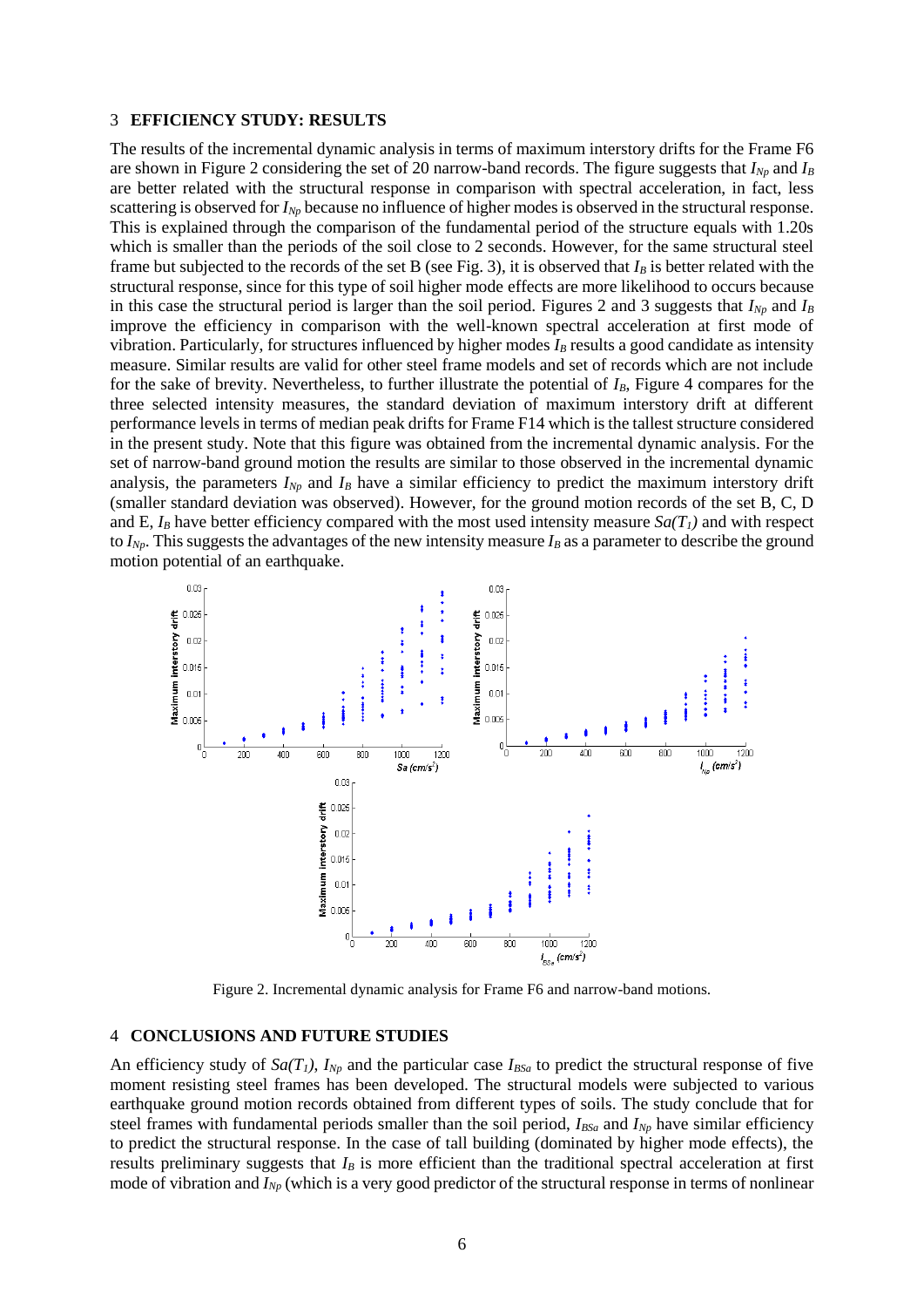behaviour). Although this work shows the advantages of *IBSa*, future studies are required, in particular for several other cases of the generalized  $I_B$  intensity measure, and considering one, two or three modes of vibrations. Moreover, the use of  $I_B$  as part of a vector-valued intensity measure could be very promising which improve the efficiency in comparison with traditional ground motion intensity measures.



Figure 3. Incremental dynamic analysis for Frame F6 and soil type B.



Figure 4. Standard deviation of maximum interstory drift for Frame F14 at different median drift values and soil type: a) Narrow-band, b) B, c) C, d) D, e) E.